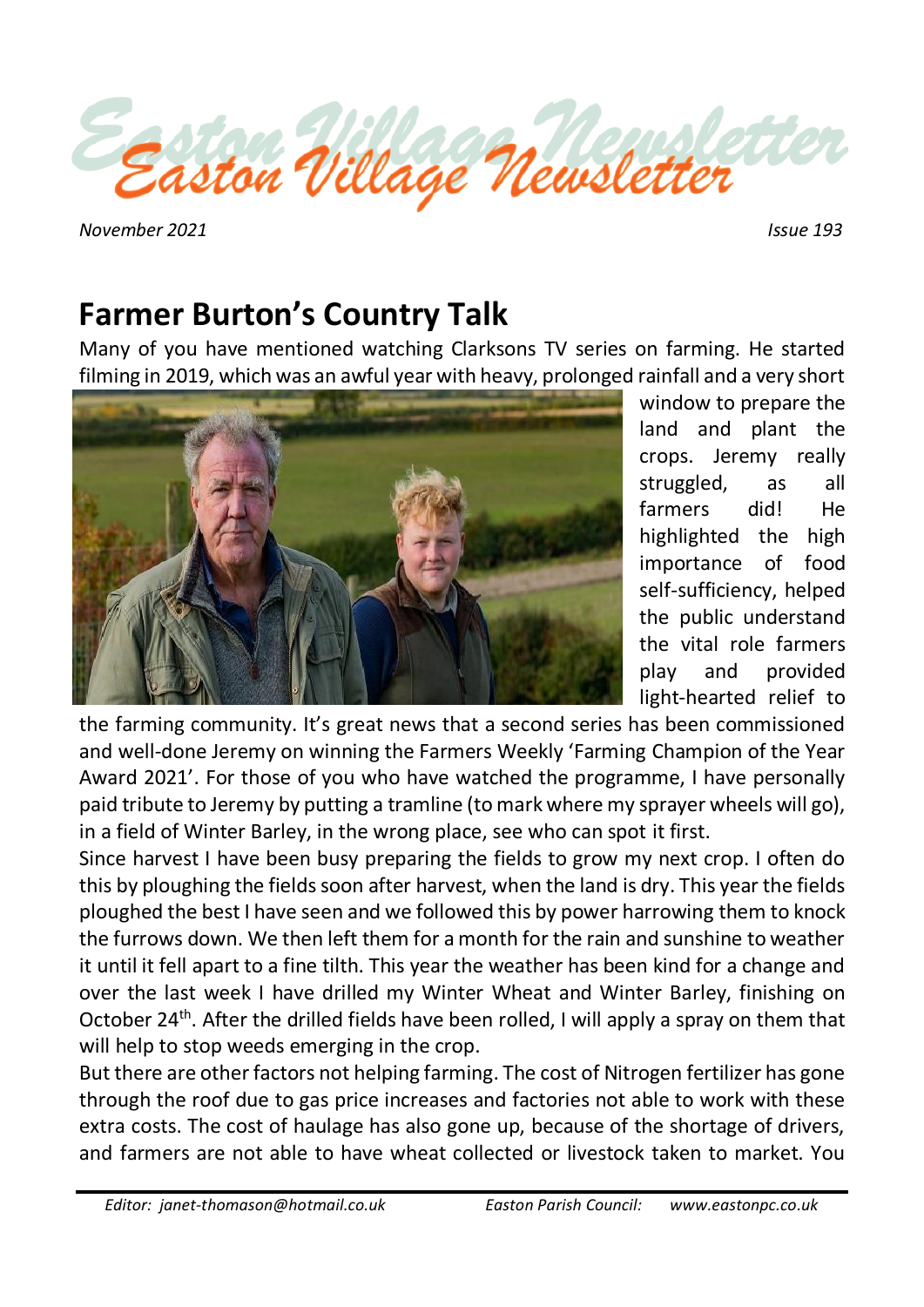have all seen the struggle many pig farmers have been having at the moment, the message is simple, buy British!

Being a farmer has its ups and downs but I must have one of the best jobs. Seeing amazing sunrises/sunsets, wonderful coveys of Grey Partridge taking flight in front of me, barn owls flying alongside of my truck when returning home late and seeing Little and Great Egrets this week. Not a bad office.

# **Fireworks**



Please could we ask for the kind consideration from those who live near thatched cottages in the village? On Bonfire Night rockets can often be blown off-course, even in the slightest wind, resulting in sparks raining down on nearby thatched roofs. If it is possible to avoid these areas it would be very much appreciated. Also, dogs, cats, horses and other animals don't understand what fireworks are – all they know is that there are loud, frightening explosions, and their instincts kick in, telling them they need to run and hide for safety. These blasts can leave animals confused, disorientated, lost, in a state

of severe shock, or even injured. At one time pet owners used to be able to prepare for Bonfire Night, but nowadays the celebrations can be anytime over a two-week period or more.

If any villagers are planning. on having a lot of fireworks, a message on Facebook would also be greatly appreciated by many pet owners. Thank you

# **Ting**

Ting is the Cambridgeshire & Peterborough Combined Authority's new on-demand bus service for rural communities across the western part of Huntingdonshire, goes live on Monday 25 October. One of the Ting buses was brought into the village on Friday, 22/10/2021 for an advertising roadshow



The new 'Uber' style bus service, operated by Stagecoach East, is a great way to get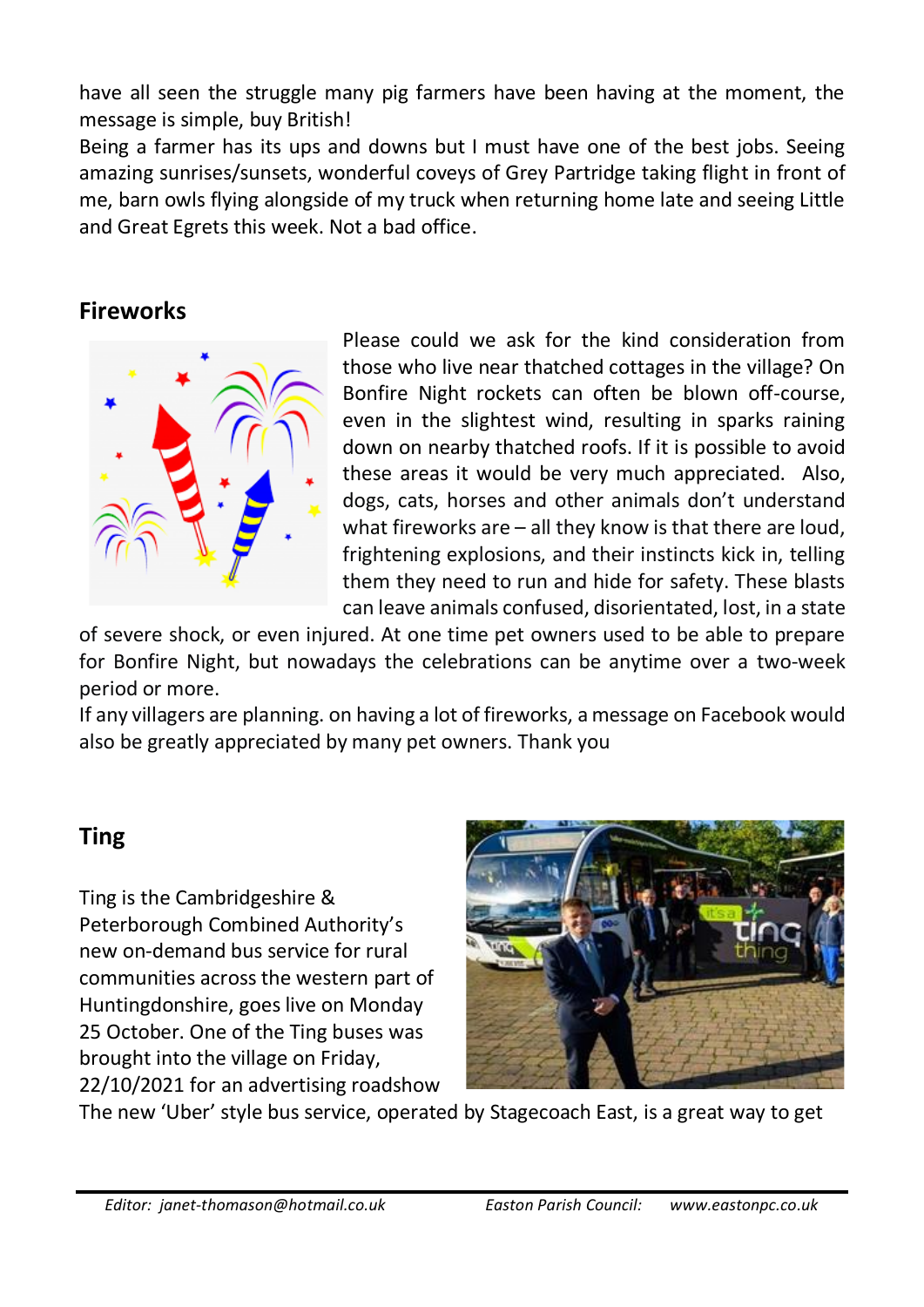about in West Huntingdonshire without having to rely on a car. This sort of bus service is called Demand Responsive Transport.

Ting isn't fixed to a specific route or timetable. It provides passengers the option to book an on-demand, tailor made service in real time by using the ting trips app, or calling our local call centre, allowing people across all age groups to order a bus from even the most remote locations and travel anywhere within the service zone for just £2 each.

Users can book their seats up to seven days in advance or on the same day of their journey, just as you would a taxi in a town centre. The ting service runs between 7am-7pm Monday-Friday and 8am-4pm Saturday. It doesn't however operate on Sundays or Bank Holiday Mondays.

To book a bus you can download the ting app from the app store. Or alternatively you can call the local call centre on 01223 433 255 which is open 7am-7pm Monday-Friday and 8am-6pm Saturday. Please note that the call centre is closed on Bank Holiday Mondays.

#### **Talented Easton Resident**



Rob Burton entered the SKY Portrait Artist of the Year competition in the Spring and progressed to the TV round which will be shown in SKY ARTS, which is available on Freeview, on Wednesday November 3rd at 8 pm. He had to paint the singer Celeste and said she was great as she chatted to the painters throughout the sitting.

## **Erratum from last Newsletter**

**I**n the last paragraph of the previous newsletter item regarding the A14 junction, Mike Baker meant to say "……...the Easton junction is the first one **without** a deceleration lane…."

## **Reminder from the Parish Council**

Please pick up dog excrement from grass footpaths. One member of the village encountered at least 10 samples on the path to Ellington. Not a pleasant experience.